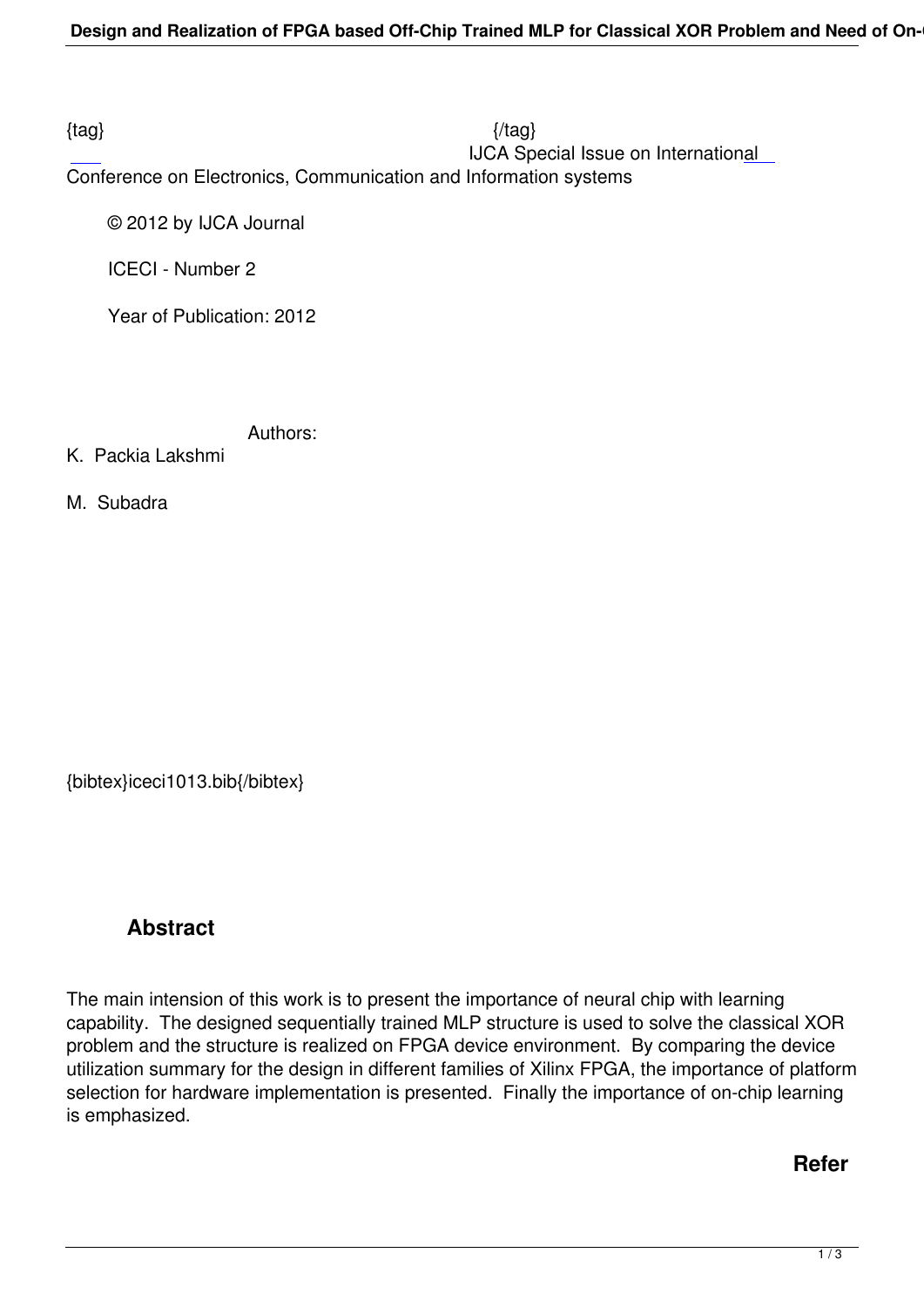## **ences**

M. Gopal. & quot: Digital Control And Static Variable Methods & quot: Tata McGraw Hill, New Delhi, 1997.

Sathish Kumar, " Neural Networks: A Classroom Approach", Tata McGraw-Hill Publishing Company Limited, New Delhi, 2004.

S. N. Sivanandam, Sumathi, Deepa. m, " Introduction to Neural Networks Using Matlab 6. 0 & quot;, Tata McGraw-Hill, ISBN 0-07-059112-1.

Jagath C. Rajapakse, Amos R. Omondi, &quot: FPGA implementation of Neural Networks&auot:. ISBN-10 0-387-28487-7 ( e-book) @2006 Sprinker.

David E. Rumelhart, Yves Chauvin, & au t: BackPropagation: Theory, Architectures, and Applications", google preview.

Martin T. Hagan, Howard B. Demuth, and Mark Beale, " Neural Network Design", Thomson Learning, New Delhi,2003,.

J. Bhaskar, & quot; VHDL Primer & quot;, P T R Prentice Hall.

Volnei A. Pedroni, & quot; Circuit Design with VHDL& quot;, ISBN 0-262-16224-5, Library of Congress Cataloging-in-Publication Data.

R. Hunt, L. Lipsman, M. Rosenber, & quot; A Guide to MATLAB for Beginners and Experienced Users&quot:, Cambridge University Press, ISBN-I3 978-0-511-07792-0 eBook.

Simon Haykin, & au ot: Neural Networks: A Comprehensive Foundation & quot:, 2ed. , Addison Wesley Longman (Singapore) Private Limited, Delhi, 2001.

Antonio de Padua Braga, Tiago Mendonca Dasilya, Willian Soares Lacerda, "Pipelined on-line Back-propagation training of an artificial neural network on a parallel multiprocessor system", Learning and Nonlinear Module(L&NLM)-Journal of the Brazillian Society on Neural Networks, Vo1. 8,I. No. 2,P. No. 120-123,2010.

Himavathu. s, Muthuramalingam. A, Srinivasan. E, "Neural Network Implementation Using FPGA: Issues and Application & quot: World Academy of Science, Engineering and Technology,I. No. 48, P. No. 625-631,2008.

Rafid Ahmed Khalil, & quot; Hardware Implementation of Back propagation Neural Networks on Field programmable Gate Array(FPGA)", Al-Rafidain Engineering, Vol. 16, No. 3,Aug. 2008.

Alexander Gomperts, Aghisek Ukil, " Development and Implemenation of Parameterized FPGA-Based General Purpose Neural Networks for Online Applications" IEEE Transaction on industrial informatics, Vol. 7,No. 1,Feb. 2011.

Mark Pethick, Michael Liddle, Paul Werstein, and Zhiyi Huang, & quot; Parallelization of a Backpropagation Neural Network on a Cluster Computer", 15th IASTED International Conference on Parallel and Distributed Computing and Systems,P. No. 574-582, 2003.

Zhu and Sutton. P, & quot; FPGA implementation of Neural Networks: A Survey of a Decade of Progress", Lecture Notes in Computer Science, Vol. 2778/2003, P. No. 1062-1066,2003

Yihua Liao, & quot; Neural Network In Hardware-Survey & quot;, http://bit. csc. lsu. edu/~jianhua/shiv2. pdf,liaoy@cs. ucdavis. edu,

http://alexandria. tue. nl/repository/books/644229. pdf

http://business. highbeam.

com/articles/436704/internatio-nal-journal-information-technology.